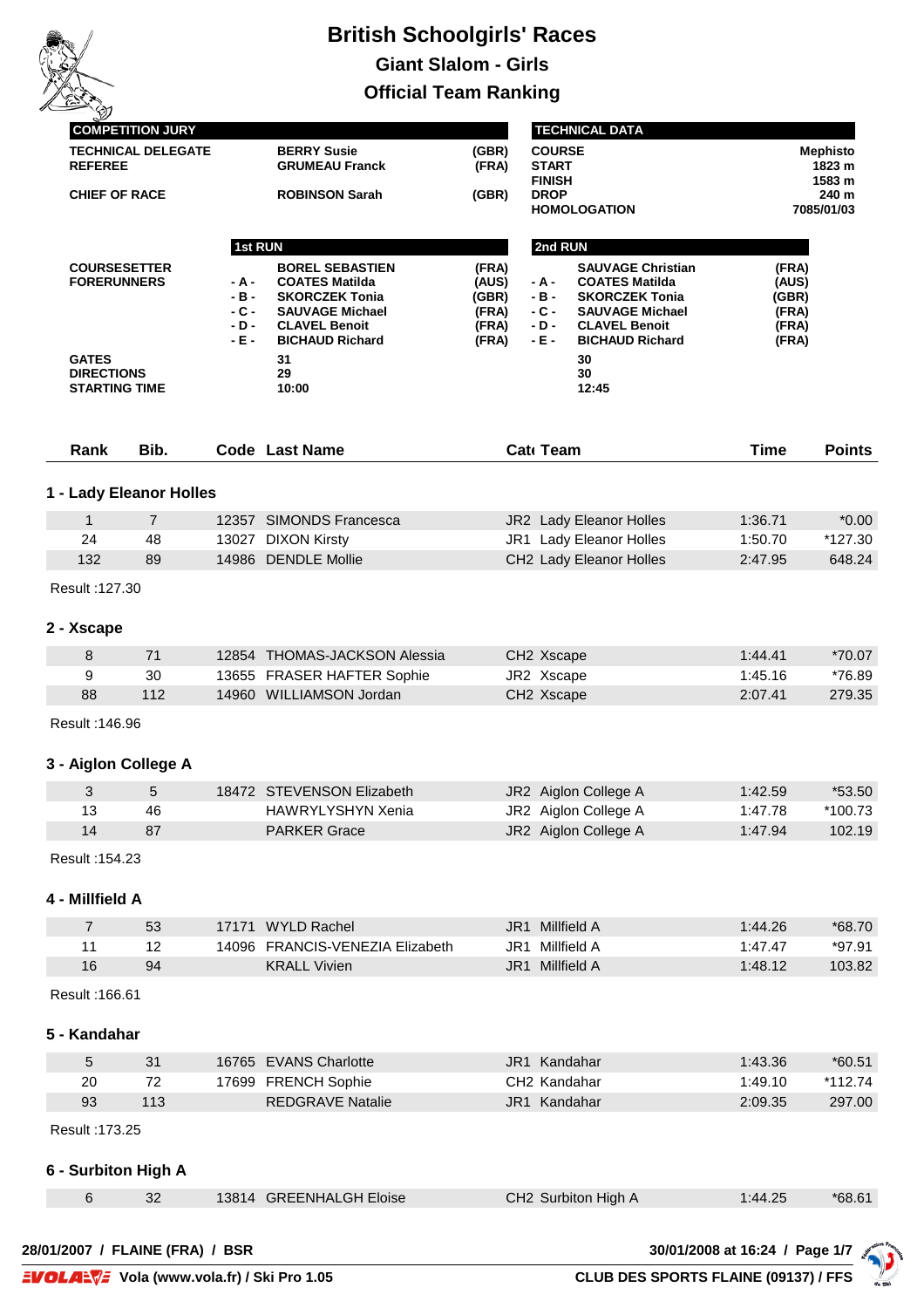| Rank               | Bib.                       | <b>Code Last Name</b>    | Cat Team                            | <b>Time</b> | <b>Points</b>                                                                                                             |
|--------------------|----------------------------|--------------------------|-------------------------------------|-------------|---------------------------------------------------------------------------------------------------------------------------|
| 17                 | 114                        | 14994 MACAULAY Alice     | CH1 Surbiton High A                 | 1:48.29     | *105.37                                                                                                                   |
| 26                 | 73                         | 13137 MURPHY Alice       | JR2 Surbiton High A                 | 1:50.89     | 129.03                                                                                                                    |
| Result: 173.98     |                            |                          |                                     |             |                                                                                                                           |
| 7 - Sandown Park   |                            |                          |                                     |             |                                                                                                                           |
| 4                  | 42                         | 13711 ESPINOSA Stephanie | CH <sub>2</sub> Sandown Park        | 1:43.15     | *58.60                                                                                                                    |
| 30                 | 1                          | 17702 TAYLOR Imogen      | CH <sub>2</sub> Sandown Park        | 1:52.06     | *139.68                                                                                                                   |
| Result: 198.28     |                            |                          |                                     |             |                                                                                                                           |
| 8 - Sheffield High |                            |                          |                                     |             |                                                                                                                           |
| 12                 | 3                          | 14383 PARKER Hannah      | JR2 Sheffield High                  | 1:47.61     | $*99.18$                                                                                                                  |
| 18                 | 44                         | 14381 PARKER Heidi       | JR1 Sheffield High                  | 1:48.57     | *107.92                                                                                                                   |
| 38                 | 85                         | 14382 PARKER Olivia      | CH2 Sheffield High                  | 1:55.34     | 169.52                                                                                                                    |
| Result: 207.10     |                            |                          |                                     |             |                                                                                                                           |
| 9 - Rochester      |                            |                          |                                     |             |                                                                                                                           |
| 10                 | 63                         | 14712 ASKEW Alexandra    | JR1 Rochester                       | 1:47.11     | $*94.63$                                                                                                                  |
| 31                 | 22                         | 13766 EVANS Emily        | CH2 Rochester                       | 1:52.99     | $*148.14$                                                                                                                 |
| Result: 242.77     |                            |                          |                                     |             |                                                                                                                           |
|                    |                            |                          |                                     |             |                                                                                                                           |
| 10 - Dragons       |                            |                          |                                     |             |                                                                                                                           |
| 19                 | 10                         | 41195 THOMAS Jeni        | CH2 Dragons                         | 1:48.99     | $*111.74$                                                                                                                 |
|                    |                            |                          |                                     | 1:54.75     |                                                                                                                           |
| 36                 | 92                         | 41496 WALSH Amelia       | CH2 Dragons                         |             |                                                                                                                           |
| 41                 | 51                         | 41485 LAWSON Thea        | CH2 Dragons                         | 1:56.45     |                                                                                                                           |
| Result: 275.89     | 11 - Queen Margaret's York |                          |                                     |             |                                                                                                                           |
| 20                 | 37                         | 14103 MILLER Violet      | CH1 Queen Margaret's York           | 1:49.10     |                                                                                                                           |
| 44                 | 78                         | 14104 MILLER Daisy       | CH1 Queen Margaret's York           | 1:56.71     |                                                                                                                           |
| Result: 294.73     |                            |                          |                                     |             |                                                                                                                           |
|                    | 12 - Cheltenham Ladies A   |                          |                                     |             |                                                                                                                           |
| $\overline{2}$     | 6                          | 12119 OVENDEN Stephanie  | JR2 Cheltenham Ladies A             | 1:41.63     |                                                                                                                           |
| 75                 | 47                         | <b>TAYLOR Ophelia</b>    | CH <sub>2</sub> Cheltenham Ladies A | 2:05.56     |                                                                                                                           |
| 101                | 88                         | <b>WALKER Rebecca</b>    | JR1 Cheltenham Ladies A             | 2:13.09     |                                                                                                                           |
| Result: 307.29     |                            |                          |                                     |             |                                                                                                                           |
|                    | 13 - Downe House A         |                          |                                     |             |                                                                                                                           |
| 28                 | 24                         | JOHNSTON Georgina        | JR2 Downe House A                   | 1:51.10     |                                                                                                                           |
| 46                 | 106                        | <b>WALLACE Lucy</b>      | JR1 Downe House A                   | 1:57.66     |                                                                                                                           |
| 54                 | 65                         | 17276 VAN DE WIEL Piera  | CH <sub>2</sub> Downe House A       | 1:59.56     |                                                                                                                           |
| Result : 321.57    |                            |                          |                                     |             |                                                                                                                           |
|                    | 14 - Surbiton High B       |                          |                                     |             |                                                                                                                           |
| 29                 | 130                        | 17413 POCOCK Emily       | JR1 Surbiton High B                 | 1:51.38     | $*164.15$<br>179.62<br>$*112.74$<br>*181.99<br>$*44.77$<br>*262.52<br>331.04<br>*130.94<br>*190.63<br>207.92<br>$*133.49$ |
| 48                 | 146                        | 14979 CROFT Caroline     | CH2 Surbiton High B                 | 1:58.31     | *196.55                                                                                                                   |

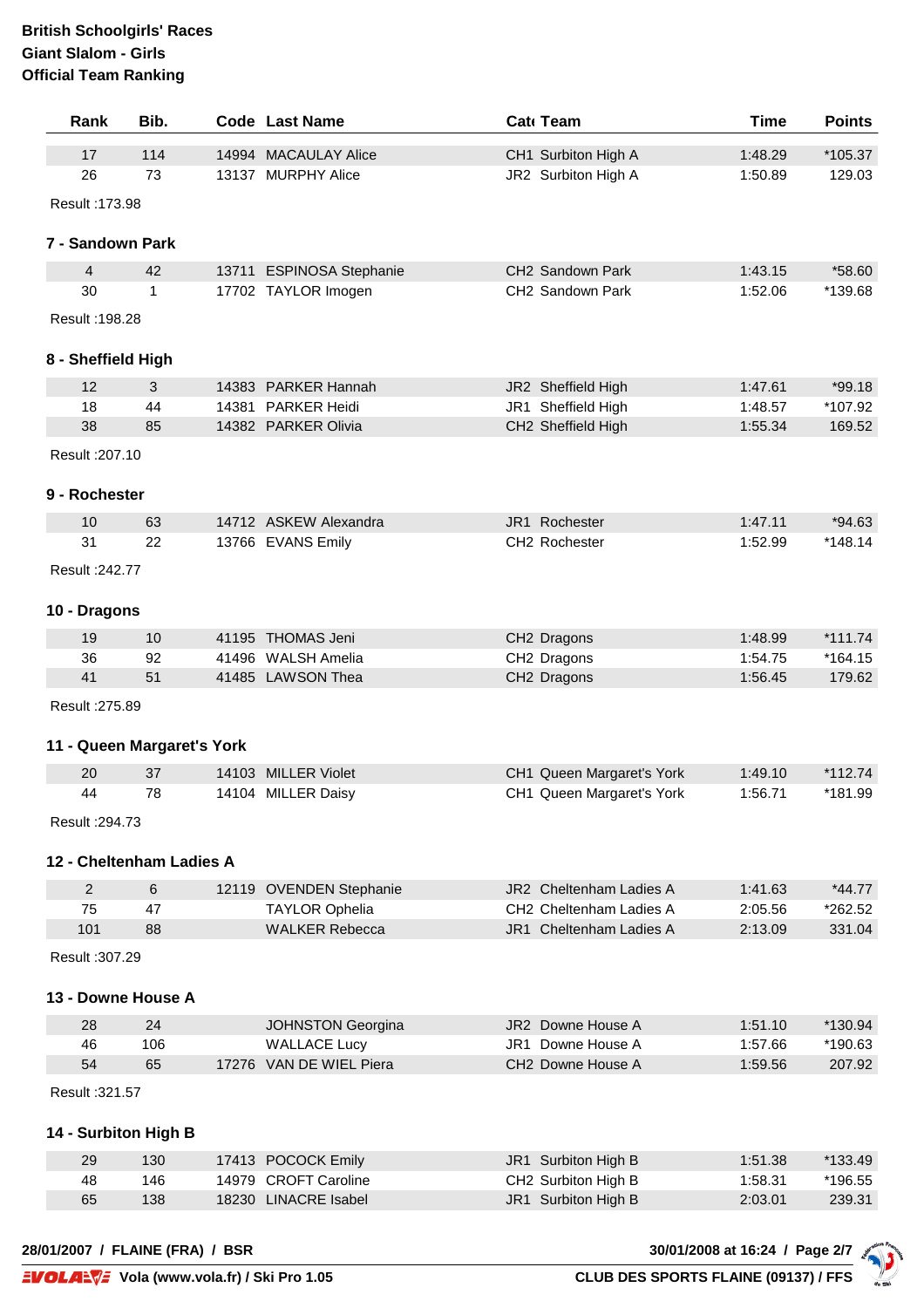| Rank                            | Bib.                  |                              | Code Last Name                                           |                     | Cat Team                    | <b>Time</b>                    | <b>Points</b> |
|---------------------------------|-----------------------|------------------------------|----------------------------------------------------------|---------------------|-----------------------------|--------------------------------|---------------|
| Result: 330.04                  |                       |                              |                                                          |                     |                             |                                |               |
| 15 - Bryanston                  |                       |                              |                                                          |                     |                             |                                |               |
| 25                              | 20                    |                              | <b>HARTLEY Ella</b>                                      |                     | CH2 Bryanston               | 1:50.77                        | *127.94       |
| 53                              | 61                    |                              | <b>HARTLEY Tamsin</b>                                    |                     | JR2 Bryanston               | 1:59.38                        | *206.28       |
| 118                             | 102                   |                              | <b>HARRIS Caroline</b>                                   |                     | JR2 Bryanston               | 2:20.40                        | 397.55        |
| Result: 334.22                  |                       |                              |                                                          |                     |                             |                                |               |
| 16 - Vikings                    |                       |                              |                                                          |                     |                             |                                |               |
| 22                              | 11                    |                              | 17736 TAYLOR Jasmin                                      |                     | CH2 Vikings                 | 1:50.41                        | *124.66       |
| 58                              | 52                    |                              | <b>ALVEY Claire</b>                                      |                     | JR1 Vikings                 | 2:00.65                        | *217.84       |
| 102                             | 93                    |                              | <b>YEUNG Isabelle</b>                                    |                     | CH2 Vikings                 | 2:13.92                        | 338.59        |
| Result: 342.50                  |                       |                              |                                                          |                     |                             |                                |               |
| 17 - St George's Ascot          |                       |                              |                                                          |                     |                             |                                |               |
| 23                              | $\overline{4}$        |                              | <b>MICHAELS Casey</b>                                    |                     | JR2 St George's Ascot       | 1:50.69                        | $*127.21$     |
| 60                              | 45                    |                              | <b>ALMAS Elizabeth</b>                                   |                     | JR2 St George's Ascot       | 2:02.03                        | *230.40       |
| 120                             | 86                    |                              | HARVARD-TAYLOR Katie                                     |                     | JR2 St George's Ascot       | 2:21.53                        | 407.83        |
| Result: 357.61                  |                       |                              |                                                          |                     |                             |                                |               |
| <b>18 - DHO</b>                 |                       |                              |                                                          |                     |                             |                                |               |
| 43                              | 17                    |                              | 17378 SMITH Stephanie                                    | CH <sub>2</sub> DHO |                             | 1:56.68                        | $*181.71$     |
| 45                              | 58                    |                              | <b>MAYNARD Lucy</b>                                      | CH <sub>2</sub> DHO |                             | 1:57.14                        | *185.90       |
| 47                              | 99                    |                              | 18812 JOHNSTON Pamela                                    |                     | CH <sub>2</sub> DHO         | 1:57.82                        | 192.09        |
|                                 | 19 - Aiglon College B |                              |                                                          |                     |                             |                                |               |
| 39                              | 126                   |                              | <b>LEES Gabriel</b>                                      |                     | JR2 Aiglon College B        | 1:55.86                        | $*174.25$     |
| 50                              | 142                   |                              | <b>BECCARO Mischa</b>                                    | JR1                 | Aiglon College B            | 1:58.76                        | *200.64       |
| 62                              | 134                   |                              | PFLUGER Talya                                            |                     | JR1 Aiglon College B        | 2:02.77                        | 237.13        |
| Result: 374.89                  |                       |                              |                                                          |                     |                             |                                |               |
| 20 - Cowbridge                  |                       |                              |                                                          |                     |                             |                                |               |
| 27                              | 41                    |                              | 41274 HALES Alice                                        |                     | JR1 Cowbridge               | 1:50.91                        | *129.21       |
| 74                              | 82                    |                              | 41480 HOPKINS Emily                                      |                     | CH2 Cowbridge               | 2:05.16                        | *258.88       |
| 90                              | 123                   |                              | 41452 WILLIAMS Sarah                                     |                     | CH2 Cowbridge               | 2:08.67                        | 290.82        |
| Result: 388.09                  |                       |                              |                                                          |                     |                             |                                |               |
| 21 - Abbey Gate College         |                       |                              |                                                          |                     |                             |                                |               |
| 33                              | 25                    |                              | 13530 CAMPBELL-WOODWARD Stephanie JR2 Abbey Gate College |                     |                             | 1:54.60                        | *162.79       |
| 59                              | 66                    |                              | 18460 GARDNER-STOCKLEY Georgina                          |                     | CH2 Abbey Gate College      | 2:01.51                        | *225.66       |
| 119                             | 107                   |                              | <b>CLAUSON Alexandra</b>                                 |                     | JR1 Abbey Gate College      | 2:21.15                        | 404.38        |
| Result: 388.45                  |                       |                              |                                                          |                     |                             |                                |               |
|                                 |                       | 22 - St George's Edinburgh A |                                                          |                     |                             |                                |               |
| 15                              | 59                    |                              | 30517 MORAN Alexandria                                   |                     | JR1 St George's Edinburgh A | 1:48.08                        | *103.46       |
| 94                              | 100                   |                              | ROBERTSON Joanna                                         |                     | JR2 St George's Edinburgh A | 2:09.60                        | *299.28       |
|                                 |                       |                              |                                                          |                     |                             |                                |               |
| 28/01/2007 / FLAINE (FRA) / BSR |                       |                              |                                                          |                     |                             | 30/01/2008 at 16:24 / Page 3/7 |               |

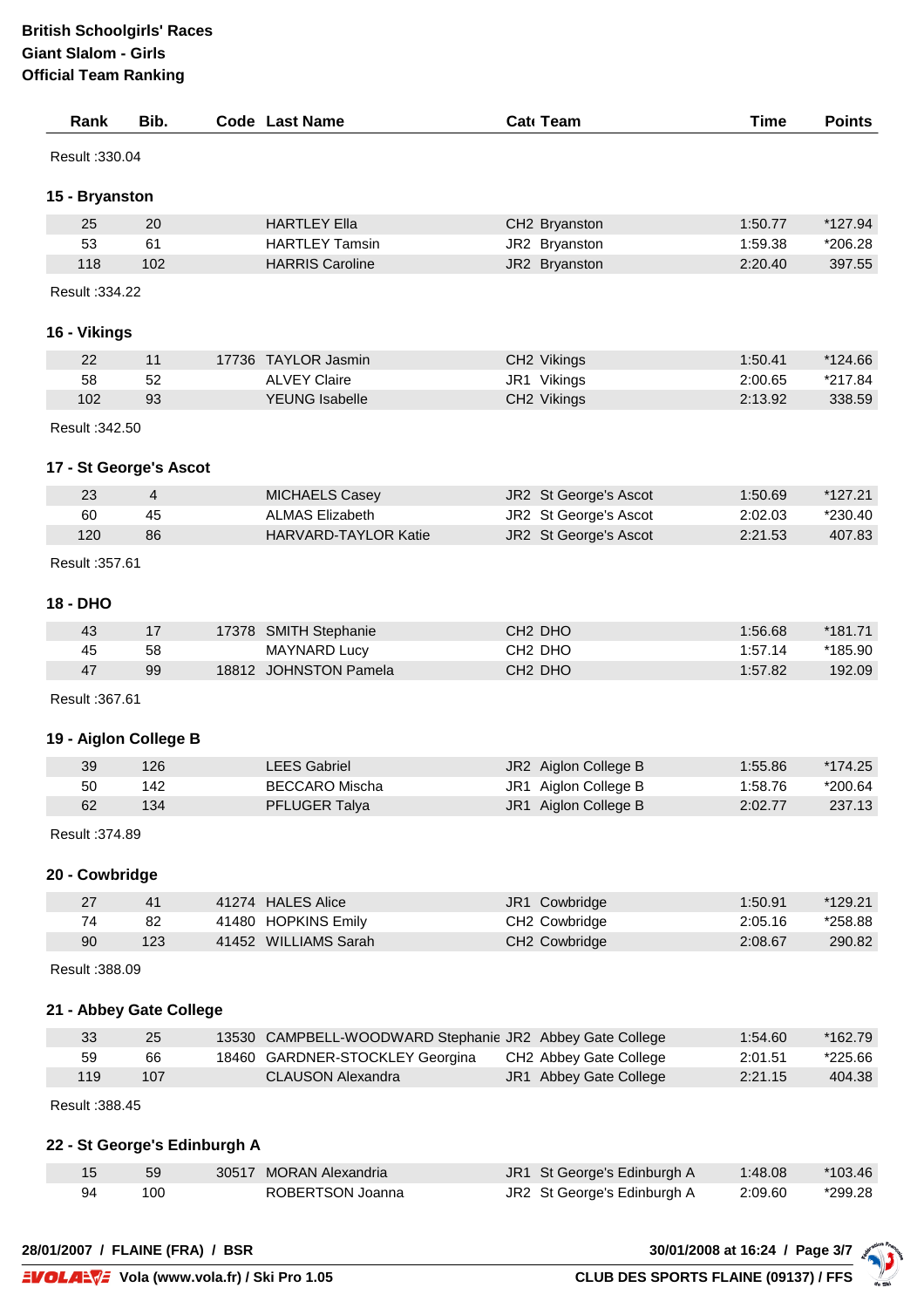| Rank           | Bib.                        | <b>Code Last Name</b>         | Cat Team                        | Time    | <b>Points</b> |
|----------------|-----------------------------|-------------------------------|---------------------------------|---------|---------------|
| Result: 402.74 |                             |                               |                                 |         |               |
|                | 23 - Wycombe Abbey B        |                               |                                 |         |               |
| 32             | 124                         | 14582 SASSOON Sasha           | JR2 Wycombe Abbey B             | 1:53.47 | *152.51       |
| 72             | 132                         | <b>BOTT Natasha</b>           | JR1 Wycombe Abbey B             | 2:05.00 | *257.42       |
| 136            | 140                         | <b>JEFFREY Louise</b>         | CH2 Wycombe Abbey B             | 3:50.79 | 1220.04       |
| Result: 409.93 |                             |                               |                                 |         |               |
|                | 24 - Wycombe Abbey A        |                               |                                 |         |               |
| 35             | 28                          | <b>INGLIS Eliza</b>           | JR2 Wycombe Abbey A             | 1:54.70 | *163.70       |
| 67             | 69                          | <b>DAVIE Samantha</b>         | JR1 Wycombe Abbey A             | 2:04.00 | *248.32       |
| 84             | 110                         | <b>HARRIS Francesca</b>       | JR1 Wycombe Abbey A             | 2:07.05 | 276.07        |
| Result: 412.02 | 25 - St Mary's Ascot        |                               |                                 |         |               |
| 37             | 62                          | <b>AGNEW Clarissa</b>         | JR1 St Mary's Ascot             | 1:54.85 | *165.06       |
| 73             | 103                         | <b>MARTYN-HEMPHILL Marina</b> | JR1 St Mary's Ascot             | 2:05.13 | *258.60       |
| 134            | 21                          | <b>HADSLEY-CHAPLIN Ella</b>   | JR2 St Mary's Ascot             | 2:57.42 | 734.41        |
| Result: 423.66 |                             |                               |                                 |         |               |
|                | 26 - Queen's Chester        |                               |                                 |         |               |
| 40             | 8                           | 17098 MAYER Lottie            | CH1 Queen's Chester             | 1:55.90 | *174.62       |
| 70             | 49                          | <b>LOGAN Alicia</b>           | CH <sub>2</sub> Queen's Chester | 2:04.37 | *251.69       |
| 71             | 90                          | 18877 JONES Ayesha            | CH2 Queen's Chester             | 2:04.88 | 256.33        |
| Result: 426.31 |                             |                               |                                 |         |               |
|                | 27 - Heathfield St Mary's A |                               |                                 |         |               |
| 34             | 23                          | <b>KREFTING Natasha</b>       | JR1 Heathfield St Mary's A      | 1:54.67 | *163.42       |
| 77             | 64                          | <b>WRIGHT Annabel</b>         | CH1 Heathfield St Mary's A      | 2:05.68 | $*263.61$     |
| 114            | 105                         | <b>SMALE Danni</b>            | JR1 Heathfield St Mary's A      | 2:18.24 | 377.90        |
| Result: 427.03 |                             |                               |                                 |         |               |
| 28 - Sherborne |                             |                               |                                 |         |               |
| 51             | 76                          | <b>CAIRNS India</b>           | JR2 Sherborne                   | 1:58.77 | *200.73       |
| 61             | 35                          | <b>PALMER Emily</b>           | JR1 Sherborne                   | 2:02.58 | *235.40       |
| 107            | 117                         | <b>MIETHKE Sabrina</b>        | JR2 Sherborne                   | 2:16.50 | 362.06        |
| Result: 436.13 |                             |                               |                                 |         |               |
|                | 29 - St Mary's Calne        |                               |                                 |         |               |
| 49             | 108                         | <b>WOOD Clementine</b>        | CH2 St Mary's Calne             | 1:58.50 | *198.28       |
| 63             | 26                          | <b>THOMPSON Hannah</b>        | JR1 St Mary's Calne             | 2:02.87 | *238.04       |
| 69             | 67                          | <b>KENT Sophie</b>            | JR2 St Mary's Calne             | 2:04.36 | 251.60        |
| Result: 436.32 |                             |                               |                                 |         |               |
| 30 - Bedales   |                             |                               |                                 |         |               |
| 42             | 55                          | <b>REEKIE Florence</b>        | JR1 Bedales                     | 1:56.50 | *180.08       |
| 80             | 14                          | <b>WEATHERILL Daisy</b>       | JR1 Bedales                     | 2:06.38 | *269.98       |

## **28/01/2007 / FLAINE (FRA) / BSR 30/01/2008 at 16:24 / Page 4/7**

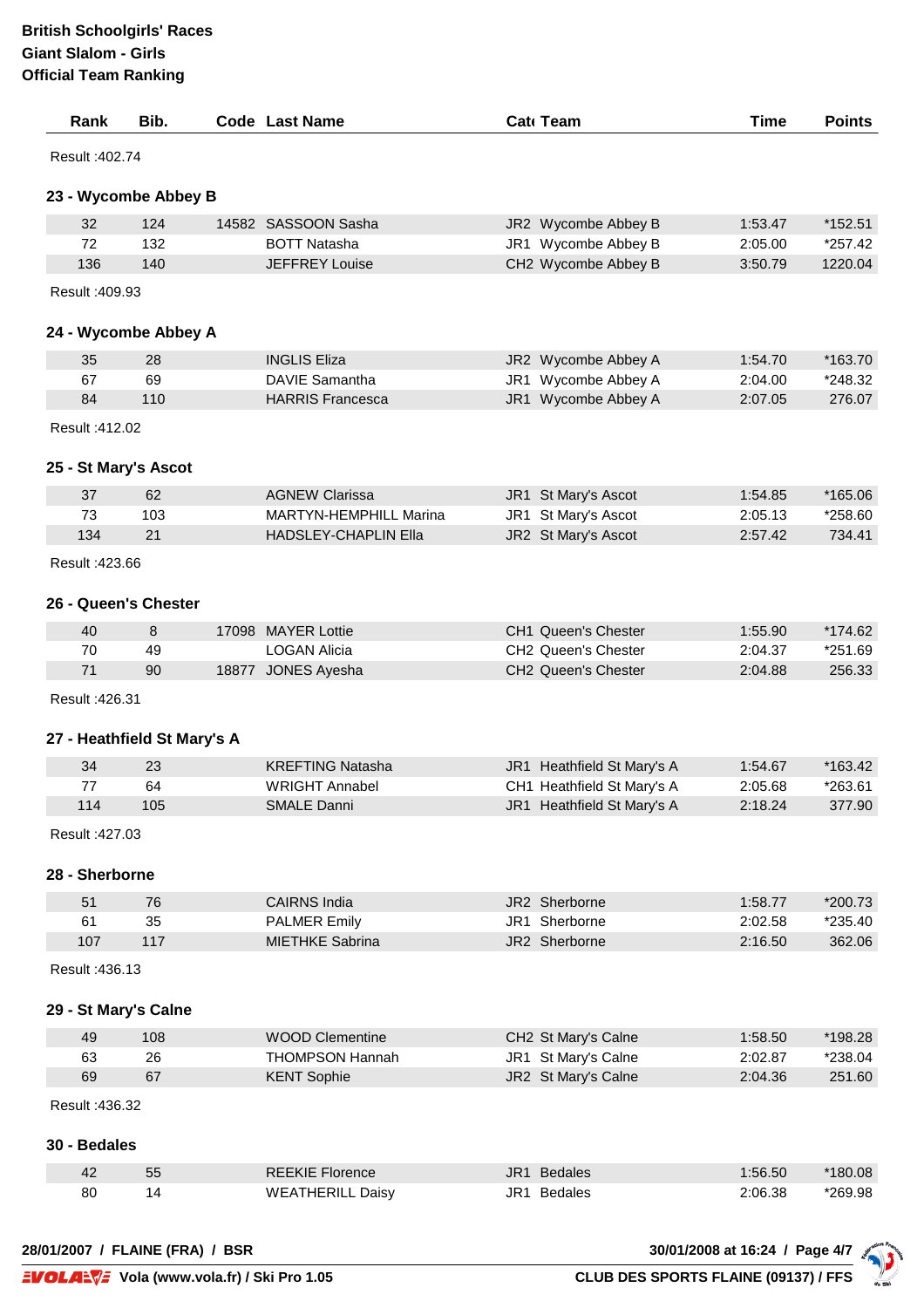|            | Rank                             | Bib. | Code Last Name              |                 | Cat Team           | <b>Time</b> | <b>Points</b>        |
|------------|----------------------------------|------|-----------------------------|-----------------|--------------------|-------------|----------------------|
|            | 83                               | 96   | <b>REEKIE Mathilda</b>      |                 | CH2 Bedales        | 2:07.00     | 275.62               |
|            | Result: 450.06                   |      |                             |                 |                    |             |                      |
|            | 31 - Tudor Hall                  |      |                             |                 |                    |             |                      |
|            | 55                               | 57   | 18779 KAYE Arabella         |                 | CH2 Tudor Hall     | 1:59.80     | *210.10              |
|            | 68                               | 16   | <b>D'ARCY CLARK Clemmie</b> |                 | JR1 Tudor Hall     | 2:04.02     | *248.50              |
|            | Result: 458.60                   |      |                             |                 |                    |             |                      |
| 32 - Stowe |                                  |      |                             |                 |                    |             |                      |
|            | 52                               | 29   | <b>BREITMEYER Georgina</b>  |                 | JR2 Stowe          | 1:59.16     | *204.28              |
|            | 78                               | 70   | <b>CRISP Chloe</b>          |                 | JR2 Stowe          | 2:06.09     | *267.34              |
|            | 99                               | 111  | <b>TREVOR Natasha</b>       |                 | JR1 Stowe          | 2:12.79     | 328.31               |
|            | Result: 471.62                   |      |                             |                 |                    |             |                      |
|            | 33 - Glenalmond                  |      |                             |                 |                    |             |                      |
|            | 57                               | 13   | <b>HUNTER Emily</b>         |                 | JR1 Glenalmond     | 2:00.58     | *217.20              |
|            | 76                               | 95   | <b>RITCHIE Lisa</b>         |                 | JR1 Glenalmond     | 2:05.66     | *263.43              |
|            | 79                               | 54   | <b>RATTRAY Flora</b>        |                 | JR1 Glenalmond     | 2:06.20     | 268.34               |
|            | Result: 480.63<br>34 - St Paul's |      |                             |                 |                    |             |                      |
|            |                                  |      |                             |                 |                    |             |                      |
|            | 56                               | 15   | EMO-CAPODILISTA Olimpia     |                 | JR1 St Paul's      | 2:00.47     | *216.20              |
|            | 86                               | 56   | ZACHARIA Sophie             |                 | JR1 St Paul's      | 2:07.27     | *278.08              |
|            | 112<br>Result: 494.28            | 97   | <b>BOMBIERI Leticia</b>     |                 | JR1 St Paul's      | 2:17.99     | 375.62               |
|            | 35 - Godstowe                    |      |                             |                 |                    |             |                      |
|            |                                  | 38   | <b>VELLACOTT Rosanna</b>    |                 | CH1 Godstowe       | 2:03.24     |                      |
|            | 66<br>89                         | 79   | <b>GUY Eleri</b>            |                 | CH1 Godstowe       | 2:07.67     | $*241.41$<br>*281.72 |
|            | 108                              | 120  | <b>VELLACOTT Georgia</b>    |                 | CH1 Godstowe       | 2:16.81     | 364.88               |
|            | Result: 523.13                   |      |                             |                 |                    |             |                      |
|            | 36 - Woldingham                  |      |                             |                 |                    |             |                      |
|            | 64                               | 109  | <b>LINTOTT Lucinda</b>      |                 | JR1 Woldingham     | 2:02.95     | *238.77              |
|            | 97                               | 27   | <b>MORTON Lauren</b>        |                 | JR1 Woldingham     | 2:11.96     | *320.75              |
|            | 121                              | 68   | <b>KEYTE Alice</b>          |                 | JR2 Woldingham     | 2:23.28     | 423.76               |
|            | Result: 559.52                   |      |                             |                 |                    |             |                      |
|            | 37 - King's Taunton              |      |                             |                 |                    |             |                      |
|            | 85                               | 50   | <b>BELL Milla</b>           |                 | CH2 King's Taunton | 2:07.13     | *276.80              |
|            | 96                               | 91   | <b>NASH Virginia</b>        |                 | JR1 King's Taunton | 2:11.15     | *313.38              |
|            | 100                              | 9    | <b>BELL Hollie</b>          |                 | CH2 King's Taunton | 2:12.97     | 329.94               |
|            | Result: 590.18                   |      |                             |                 |                    |             |                      |
|            | 38 - Millfield B                 |      |                             |                 |                    |             |                      |
|            | 90                               | 129  | MOORE Josephine             | JR <sub>1</sub> | Millfield B        | 2:08.67     | *290.82              |
|            | 98                               | 145  | MOORE Annabel               |                 | JR1 Millfield B    | 2:12.54     | *326.03              |

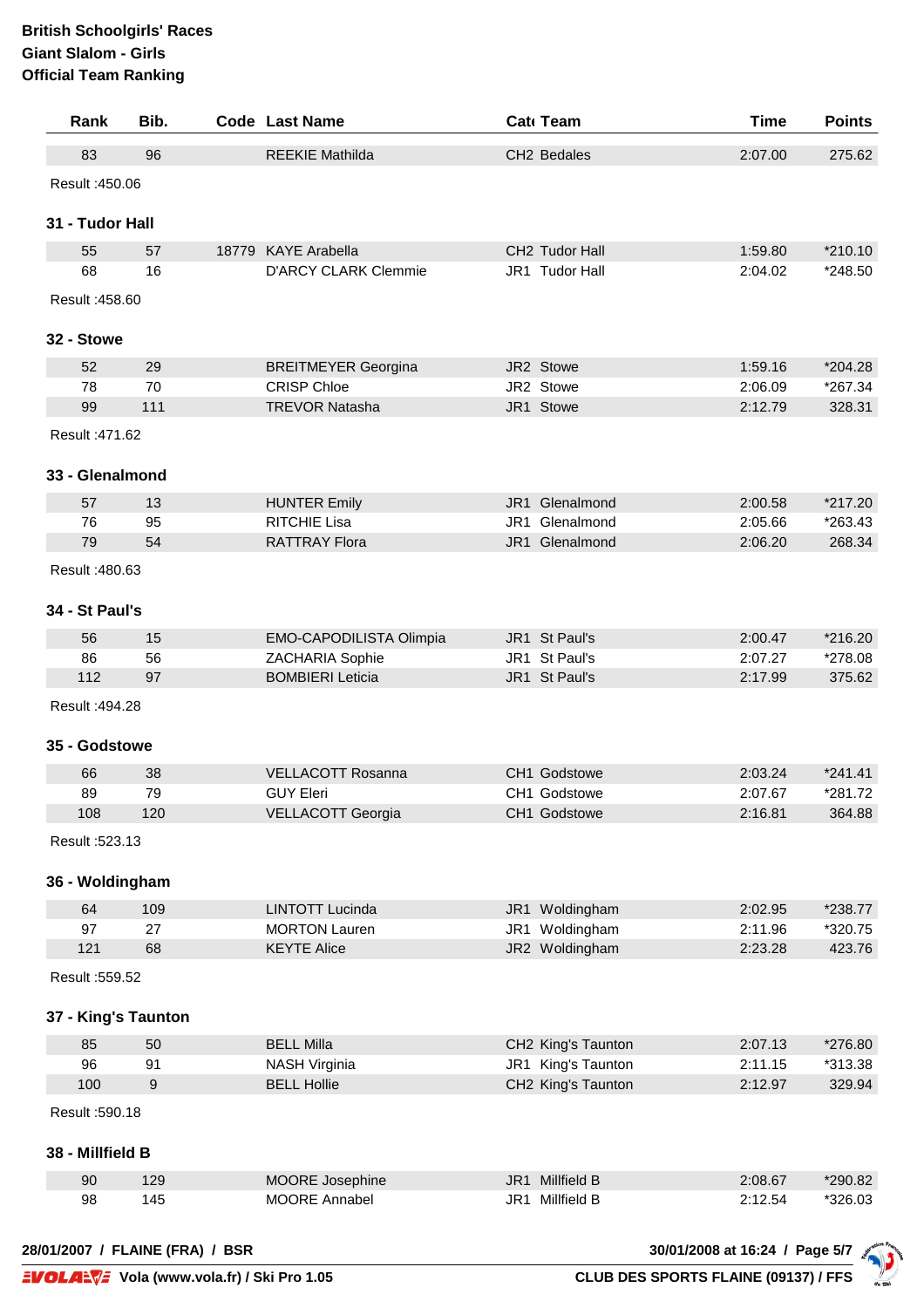| Rank                | Bib.                         | <b>Code Last Name</b>      | Cat Team                    | <b>Time</b> | <b>Points</b> |
|---------------------|------------------------------|----------------------------|-----------------------------|-------------|---------------|
| 104                 | 137                          | <b>TREACY Madeleine</b>    | CH2 Millfield B             | 2:14.22     | 341.32        |
| Result: 616.85      |                              |                            |                             |             |               |
| 39 - Downe House B  |                              |                            |                             |             |               |
| 87                  | 147                          | <b>FOX Chloe</b>           | CH2 Downe House B           | 2:07.37     | *278.99       |
| 103                 | 131                          | <b>SHOTT Clementine</b>    | JR1 Downe House B           | 2:14.02     | *339.50       |
| 126                 | 139                          | <b>SOLE Elizabeth</b>      | JR1 Downe House B           | 2:28.61     | 472.26        |
| Result: 618.49      |                              |                            |                             |             |               |
| 40 - Henley College |                              |                            |                             |             |               |
| 81                  | 39                           | <b>RANKIN Kirsten</b>      | JR1 Henley College          | 2:06.50     | $*271.07$     |
| 110                 | 80                           | <b>WISEMAN Jade</b>        | JR2 Henley College          | 2:17.35     | *369.80       |
| 124                 | 121                          | SIMONS-DENVILLE Charlotte  | JR2 Henley College          | 2:28.06     | 467.25        |
| Result: 640.87      |                              |                            |                             |             |               |
| 41 - St Swithun's   |                              |                            |                             |             |               |
| 90                  | 122                          | <b>DIGBY Olivia</b>        | JR1 St Swithun's            | 2:08.67     | *290.82       |
| 117                 | 81                           | MILLARD-BOURNE Alice       | CH2 St Swithun's            | 2:19.73     | *391.45       |
| Result: 682.27      |                              |                            |                             |             |               |
|                     |                              |                            |                             |             |               |
|                     | 42 - Cheltenham Ladies B     |                            |                             |             |               |
| 105                 | 133                          | <b>ROBINSON Isabella</b>   | CH2 Cheltenham Ladies B     | 2:15.89     | *356.51       |
| 111                 | 125                          | <b>AUSTERBERRY Camilla</b> | JR1 Cheltenham Ladies B     | 2:17.37     | *369.98       |
| Result: 726.49      |                              |                            |                             |             |               |
|                     |                              |                            |                             |             |               |
|                     | 43 - St George's Edinburgh B |                            |                             |             |               |
| 106                 | 144                          | <b>HENDRY</b> Iona         | JR1 St George's Edinburgh B | 2:16.32     | *360.43       |
| 115                 | 136                          | <b>ATKINS Tara</b>         | JR2 St George's Edinburgh B | 2:18.66     | *381.72       |
| 129                 | 128                          | <b>VEVERS Alexandra</b>    | JR1 St George's Edinburgh B | 2:34.50     | 525.85        |
| Result: 742.15      |                              |                            |                             |             |               |
|                     |                              |                            |                             |             |               |
| 44 - Bilton Grange  |                              |                            |                             |             |               |
| 109                 | 2                            | <b>KRARUP Constance</b>    | CH2 Bilton Grange           | 2:17.02     | *366.80       |
| 116                 | 84                           | <b>BERRY Cosima</b>        | CH1 Bilton Grange           | 2:19.37     | *388.18       |
| 123                 | 43                           | O'DONNELL Alannah          | CH1 Bilton Grange           | 2:27.63     | 463.34        |
| Result: 754.98      |                              |                            |                             |             |               |
| 45 - Snowsports     |                              |                            |                             |             |               |
| 82                  | 33                           | <b>CALDWELL Sophie</b>     | CH1 Snowsports              | 2:06.97     | $*275.35$     |
| 127                 | 74                           | <b>LOGAN Hattie</b>        | CH1 Snowsports              | 2:30.12     | *486.00       |
| 131                 | 115                          | <b>MAURICE Nour</b>        | CH1 Snowsports              | 2:46.44     | 634.50        |
|                     |                              |                            |                             |             |               |
| Result: 761.35      |                              |                            |                             |             |               |
| 46 - Mount House    |                              |                            |                             |             |               |
| 95                  | 36                           | <b>HARTLEY Poppy</b>       | CH1 Mount House             | 2:10.04     | *303.28       |
| 128                 | 77                           | <b>NORRIS Isabel</b>       | CH1 Mount House             | 2:31.71     | *500.47       |
| 133                 | 118                          | <b>YEOWARD Rosie</b>       | CH1 Mount House             | 2:48.32     | 651.61        |
|                     |                              |                            |                             |             |               |

**28/01/2007 / FLAINE (FRA) / BSR 30/01/2008 at 16:24 / Page 6/7**